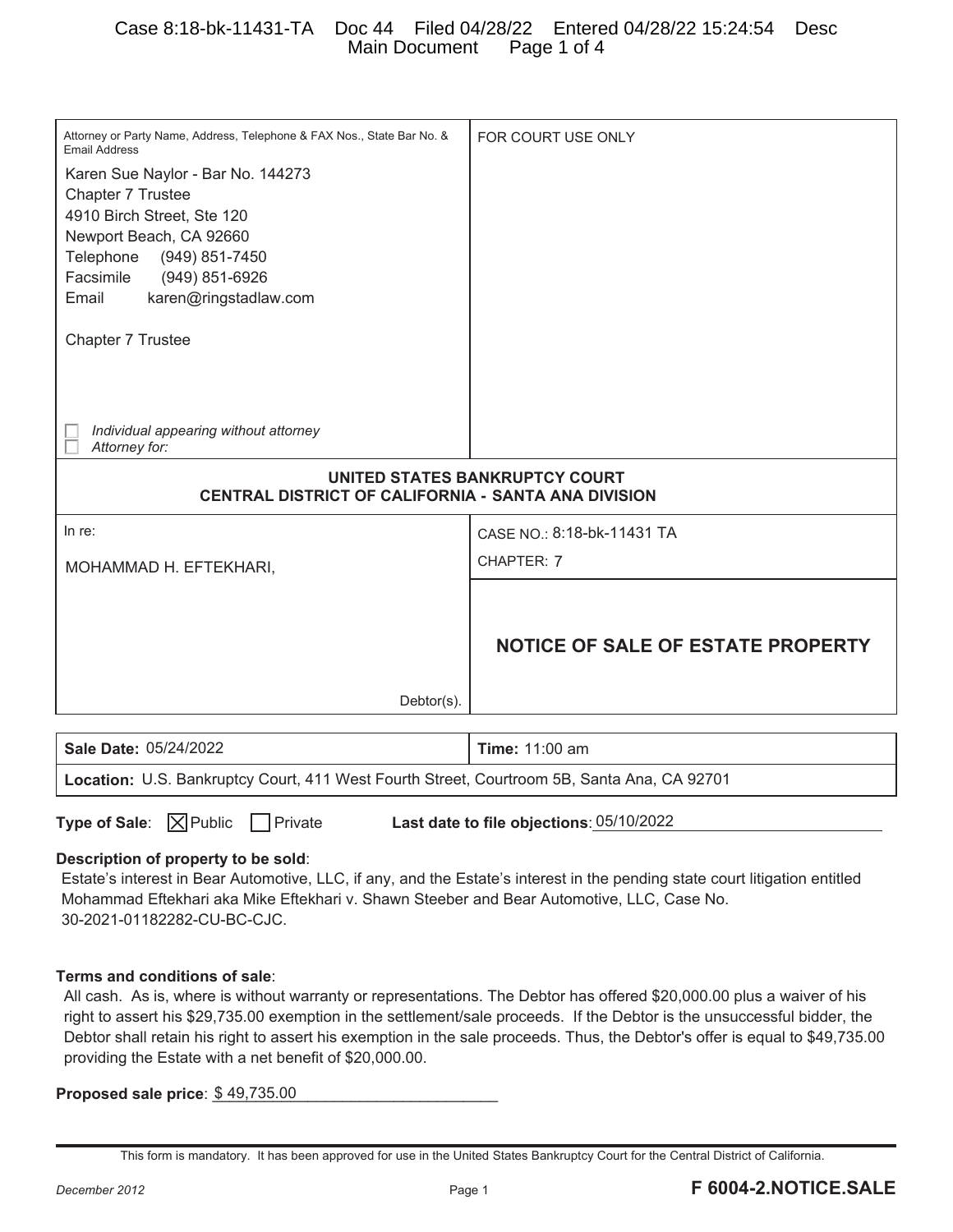#### Case 8:18-bk-11431-TA Doc 44 Filed 04/28/22 Entered 04/28/22 15:24:54 Desc Main Document

#### **Overbid procedure (***if any***)**:

Initial overbid of at least \$51,735.00 is required. Cash to be deposited with the Trustee in certified funds at least three (3) business days prior to the hearing on the motion. After overbid, Trustee is requesting \$1,000.00 bidding increments.

**If property is to be sold free and clear of liens or other interests, list date, time and location of hearing:** 

#### **Contact person for potential bidders (***include name, address, telephone, fax and/or email address***):**

Karen Sue Naylor, Chapter 7 Trustee 4910 Birch Street, Ste 120 Newport Beach, CA 92660 Telephone: 949-851-7450 Facsimile: 949-851-6926 Email: karen@ringstadlaw.com

Date: 04/28/2022

This form is mandatory. It has been approved for use in the United States Bankruptcy Court for the Central District of California.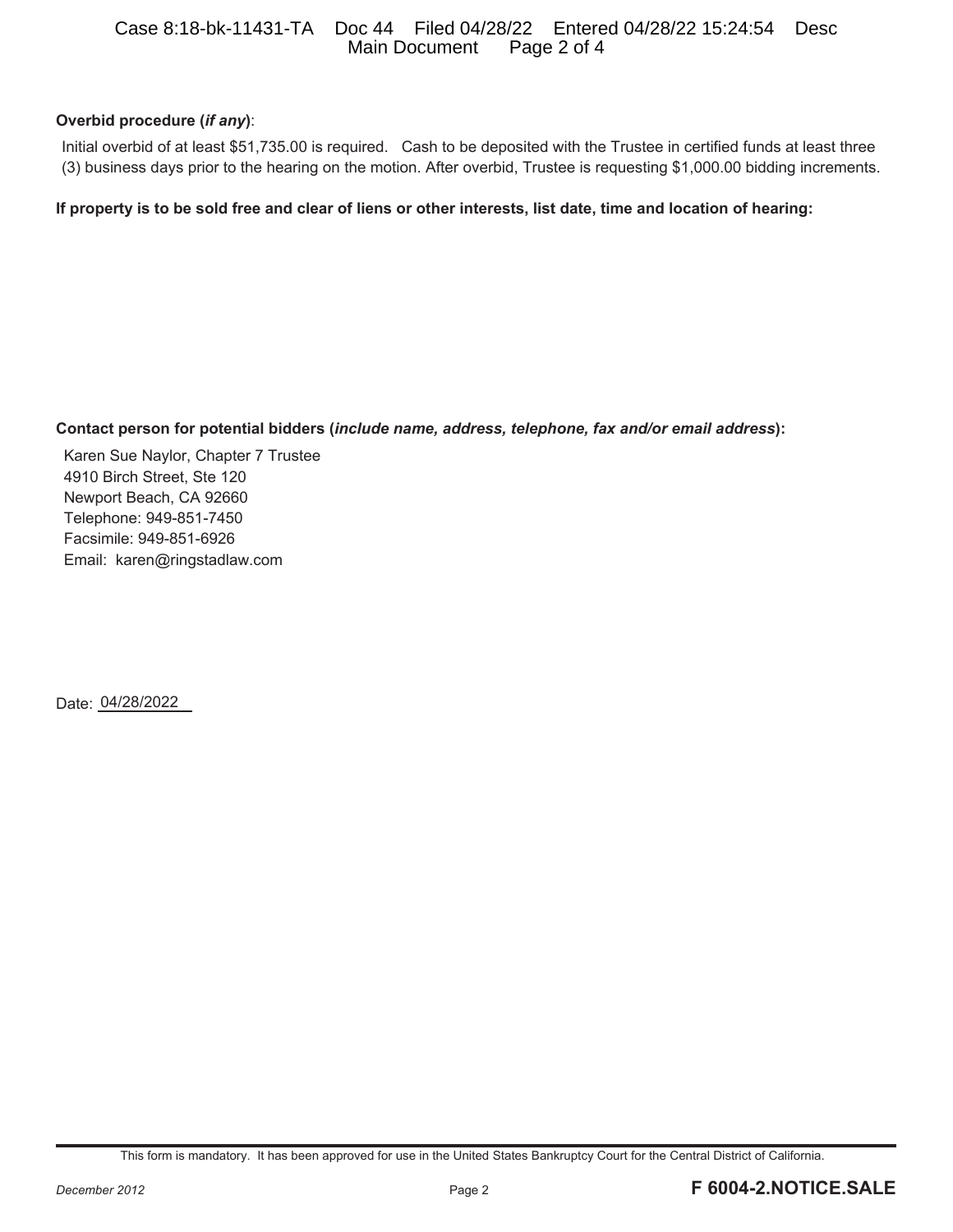# **PROOF OF SERVICE OF DOCUMENT**

I am over the age of 18 and not a party to this bankruptcy case or adversary proceeding. My business address is:

4910 Birch Street, Suite 120, Newport Beach, CA 92660

A true and correct copy of the foregoing document entitled: **NOTICE OF SALE OF ESTATE PROPERTY** will be served or was served **(a)** on the judge in chambers in the form and manner required by LBR 5005-2(d); and **(b)** in the manner stated below:

**1**. **TO BE SERVED BY THE COURT VIA NOTICE OF ELECTRONIC FILING (NEF)**: Pursuant to controlling General Orders and LBR, the foregoing document will be served by the court via NEF and hyperlink to the document. On (*date*) 04/28/2022 , I checked the CM/ECF docket for this bankruptcy case or adversary proceeding and determined that the following persons are on the Electronic Mail Notice List to receive NEF transmission at the email addresses stated below:

**2. SERVED BY UNITED STATES MAIL**: On (*date*) \_\_\_\_\_\_\_\_\_\_\_\_\_, I served the following persons and/or entities at the last known addresses in this bankruptcy case or adversary proceeding by placing a true and correct copy thereof in a sealed envelope in the United States mail, first class, postage prepaid, and addressed as follows. Listing the judge here constitutes a declaration that mailing to the judge will be completed no later than 24 hours after the document is filed.

Service information continued on attached page

 $[X]$  Service information continued on attached page

#### **3. SERVED BY PERSONAL DELIVERY, OVERNIGHT MAIL, FACSIMILE TRANSMISSION OR EMAIL** (state method

for each person or entity served): Pursuant to F.R.Civ.P. 5 and/or controlling LBR, on (*date*) \_\_\_\_\_\_\_\_\_\_, I served the following persons and/or entities by personal delivery, overnight mail service, or (for those who consented in writing to such service method), by facsimile transmission and/or email as follows. Listing the judge here constitutes a declaration that personal delivery on, or overnight mail to, the judge will be completed no later than 24 hours after the document is filed.

THE REQUIREMENT OF LBR 5005-2(d) TO PROVIDE JUDGES COPY IS SUSPENDED AT THIS TIME.

Service information continued on attached page

I declare under penalty of perjury under the laws of the United States that the foregoing is true and correct.

**Date** *Date Printed Name CONDERGISTS <b>Signature Signature* 

04/28/2022 Arlene Martin *Architectus* Arlene Martin *Isl* Arlene Martin

This form is mandatory. It has been approved for use in the United States Bankruptcy Court for the Central District of California.